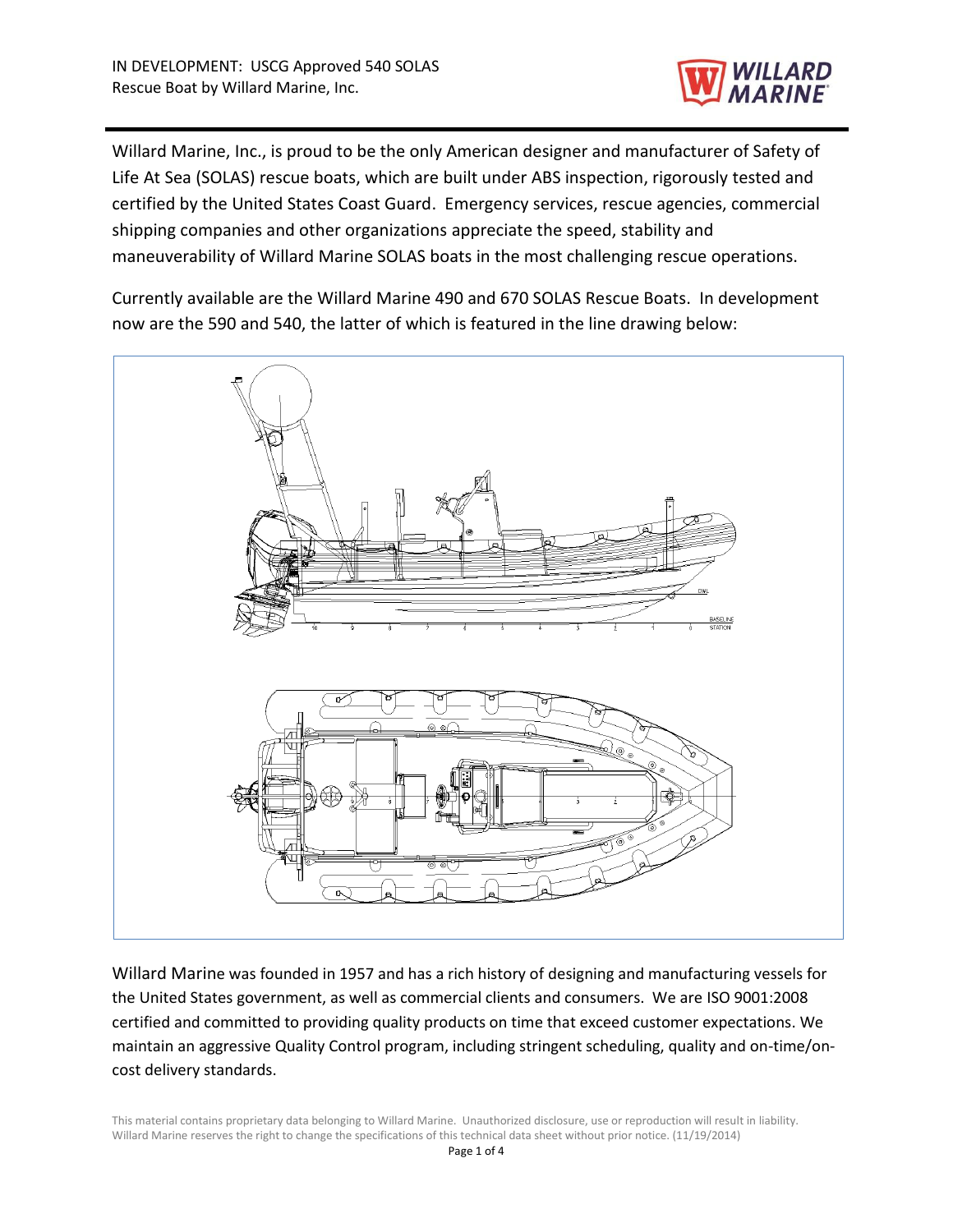



IN DEVELOPMENT - 540 SOLAS Rescue Boat – EXPECTED SECOND QUARTER 2015

| <b>GENERAL CHARACTERISTICS</b> |             |            |
|--------------------------------|-------------|------------|
| Overall Length, ex-engine      | 5.49 meters | 18' – 0''  |
| Length, Molded Hull            | 4.95 meters | $16' - 4"$ |
| Overall Beam                   | 3.61 meters | $8' - 2''$ |
| Beam, Molded Beam              | 1.98 meters | $6' - 6''$ |
| Condition A Weight             | 712 kg      | 1,570 lbs  |
| <b>Condition B Weight</b>      | $1,315$ kg  | 2,900 lbs  |

| <b>HULL AND DECK</b>                                                                |  |  |
|-------------------------------------------------------------------------------------|--|--|
| E-glass with fire-retardant polyester resin                                         |  |  |
| Orange (other colors available upon request)                                        |  |  |
| Self-bailing deck with elephant trunk deck scuppers                                 |  |  |
| Non-skid decks with 3M Safety-Walk. All non-skid edges are sealed with 3M Edge Seal |  |  |
| Sacrificial zinc anode                                                              |  |  |
| Aft stowage box for rescue equipments w/ cushioned seats                            |  |  |
| Forward mooring bitt, aluminum                                                      |  |  |

This material contains proprietary data belonging to Willard Marine. Unauthorized disclosure, use or reproduction will result in liability. Willard Marine reserves the right to change the specifications of this technical data sheet without prior notice. (11/19/2014)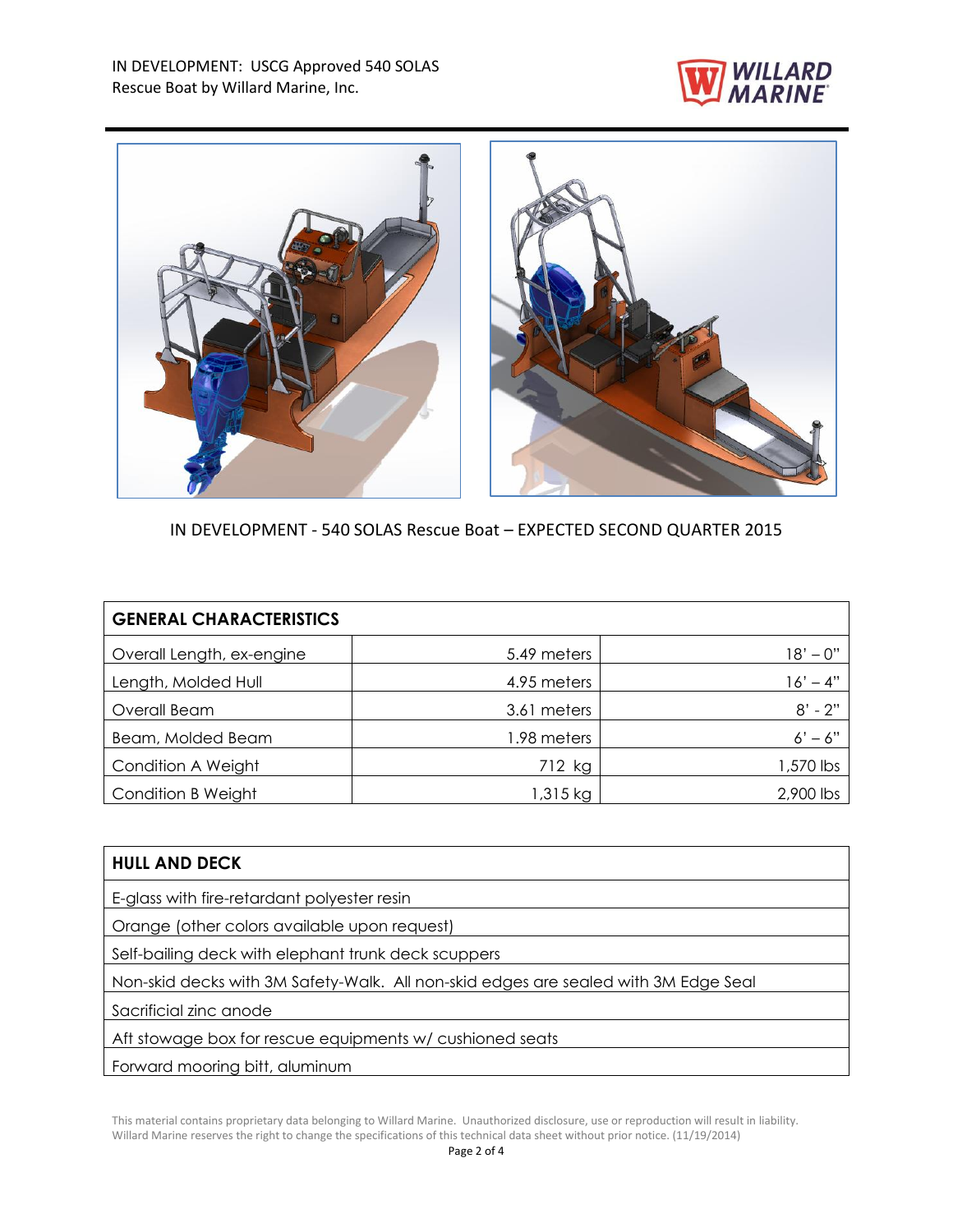

### (HULL AND DECK CONTINUED)

Centerline aft tow post

Bow and stern eyes, stainless steel

Painter fittings, stainless steel

Self-righting system (stern A-frame, righting bag, cylinder), manual release

Standard single-point 4-legged polyester sling and stainless steel fittings

### **PROPULSION SYSTEM**

Yamaha F90 four-stroke outboard engine (USCG approval pending)

Binnacle control head, multifunction gauge

Propeller guard, stainless steel

# **COLLAR SYSTEM**

WING inflatable tube with 8 inch black PVC rubstrake; inboard and outboard lifelines

Tube diameter: 20 inches

Tube material: 40 oz polyurethane with UV coating, 5 compartments, color Orange

Sewn-in retro-reflective SOLAS tapes

Boat hook and paddle holders

Painter attachments

#### **FUEL SYSTEM**

20-gallon ¼ inch thick 5086 aluminum fuel tank

Wema fuel sending unit wired to engine multifunction gauge

Yamaha stainless steel head fuel/water separator

EPA Compliant

### **CONSOLE**

Stand-up with wrap around grabrail and windshield

USCG approved compass

Forward cushioned seats

Navigation horn, electric

This material contains proprietary data belonging to Willard Marine. Unauthorized disclosure, use or reproduction will result in liability. Willard Marine reserves the right to change the specifications of this technical data sheet without prior notice. (11/19/2014)